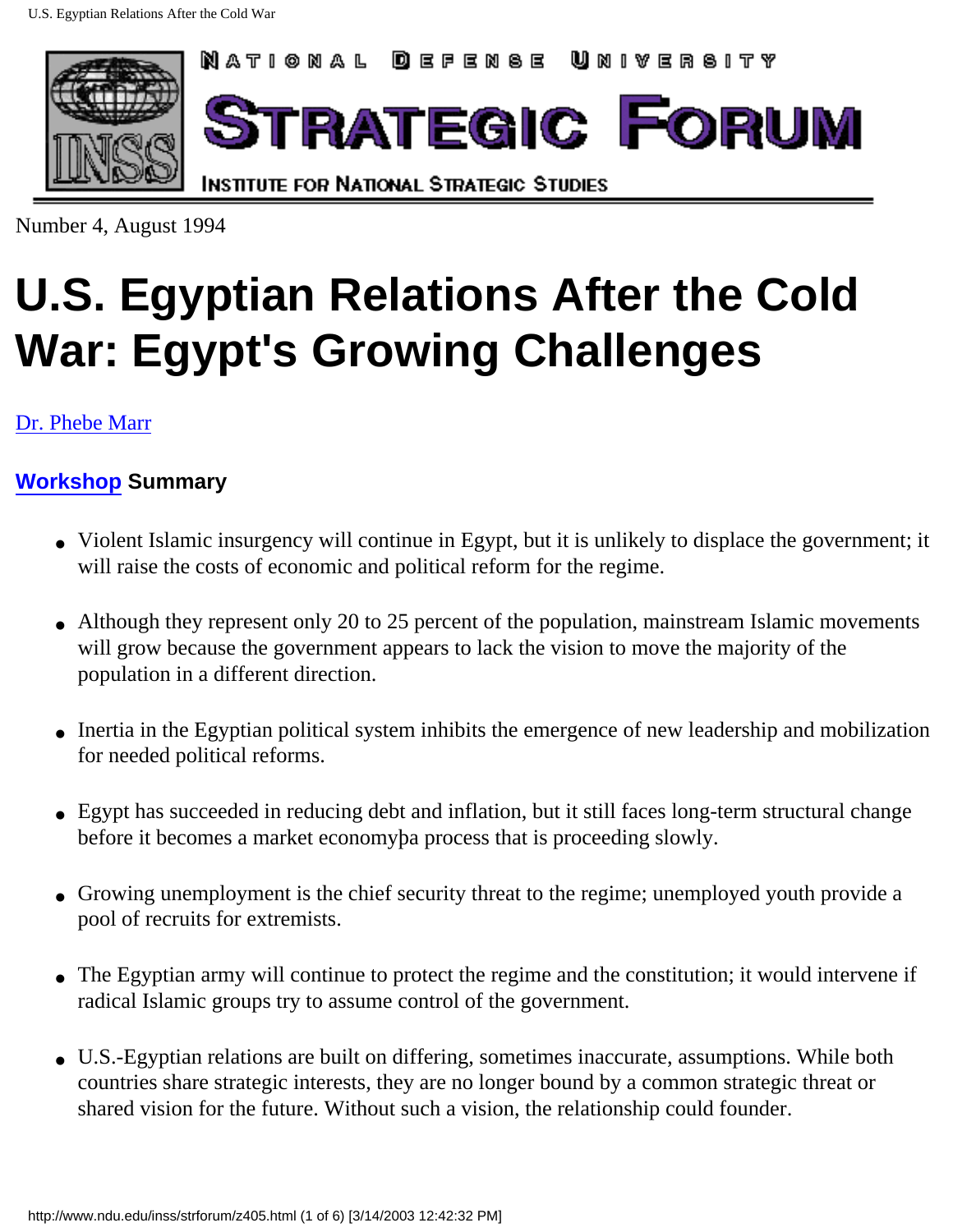## **Background**

Despite several well publicized problems -- rising violence from Islamic extremists, an uninspired political climate, and continued unemployment and poverty -- Egypt's regime is in no immediate danger of collapse. Rather, the serious problems are long term. If a concerted attempt to address them is not made now, Egypt's future and U.S. interests could be threatened. The workshop focused on four interrelated issues:

- whether the political system can be revitalized without political upheaval
- whether Islamic activism can be moderated or effectively challenged by competing secular forces
- whether Egypt's economic reforms can be sustained in the face of the painful political adjustments they will require
- whether the military will continue to play a stabilizing domestic role

### **Egypt's Political Dynamics**

Inertia in Egypt's political system prevents the development of new leadership and stifles the ability of the system to mobilize its political resources behind economic reforms.

The system still functions under a social contract established by Nasser. The leadership is supported by the population in exchange for jobs, free education, medical care and housing. However, the contract is breaking down under economic and social pressures, and support for the regime is eroding. Egypt needs to develop new leadership but the system faces problems in providing avenues to power for younger generations. Most current leaders are technocrats, not politicians with communications and mobilization skills. In addition to new leadership, Egypt also needs a new vision to energize its youth and provide alternatives to Islamic ideology.

#### **"The current Islamic wave is larger, its penetration more pervasive, and the brutality of its extremists much greater."**

Some conference participants expressed unease over management of domestic politics by the current government. In their view, the current leadership is not likely to open up the system to any appreciable extent. Continued political stability is viable only if Egypt can assure continued economic reform and substantial growth rates, but there was doubt that these economic conditions could be met without parallel political reform.

The most likely future is a continuation of the current political dynamicþa stable, but relatively lethargic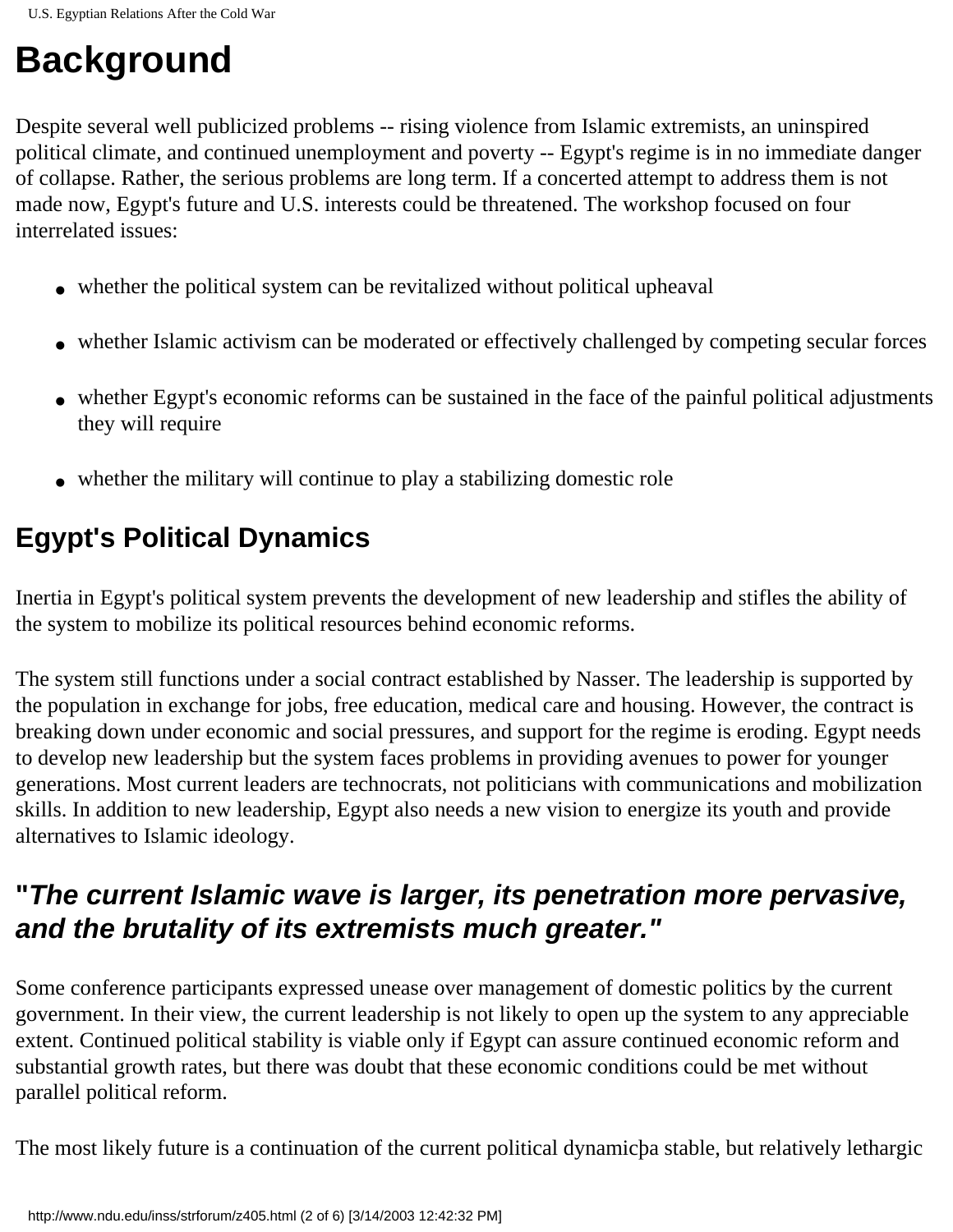regime, overly cautious and unwilling to encourage the creation of vital civic and political groups which could mobilize the country in the direction of structural economic reform. This leadership situation could lead to more serious instability, toward the end of the decade.

#### **The Islamic Factor**

Islamic activism is the most significant political trend on the horizon. Without corrective measures, Islamic movements are likely to increase in size and intensity. Egypt has seen previous Islamic "waves," but this one, begun in the mid 1970s, has escalated at an unprecedented rate. The current Islamic wave is larger, its penetration more pervasive, and the brutality of its extremists much greater. Militants have become more sophisticated in handling the media and more agile in their choice of targets (foreigners, Christians). They now have the ability for sustained engagement. The militants today are younger (often in their teens), more rural, and more poorly educated compared to militants a decade ago.

Despite the growth in violence, conference participants did not see much likelihood of a successful overthrow of the Egyptian government by militants, because of the overwhelming dominance of the state and its apparatus.

Mainstream Islamic movements such as the Muslim Brotherhood have also grown more powerful. They dominate the education administration, provide a wide range of social services, and have gradually taken over most professional associations, such as those representing lawyers, engineers, and teachers. In a free Egyptian election, however, the Muslim Brotherhood would probably not get more than 20 to 25 percent of the vote. A large, silent majority is available for political mobilization in Egypt, but has not yet been tapped by government forces or by the Islamic activists.

The Islamic movements are being created by *multiple crises*. These include rising unemployment, growing class differences resulting from market reforms and an inadequate social safety net, sluggish democratization, and the growth of a "lumpen proletariat" -- the fastest growing pool of recruits for violent movements. The movements also feed on a cultural gap between the values of authenticity ("roots") and modernity. Perceptions of Egypt's reduced regional and international role have also strengthened the Islamic drift.

Workshop participants agreed that the Egyptian government had recently lumped violent and nonviolent movements together and undertaken aggressive actions against both. Some participants felt such distinctions were nominal since both groups espoused similar aims. Others disagreed. However, there was widespread agreement that the most effective way to deal with mainstream movements was to draw them into the system, thereby making them more pragmatic and driving a wedge between moderates and radicals. Current policy has the potential to polarize Egyptian society, strengthen radicals, and drive mainstream movements underground.

#### **Economics and Security**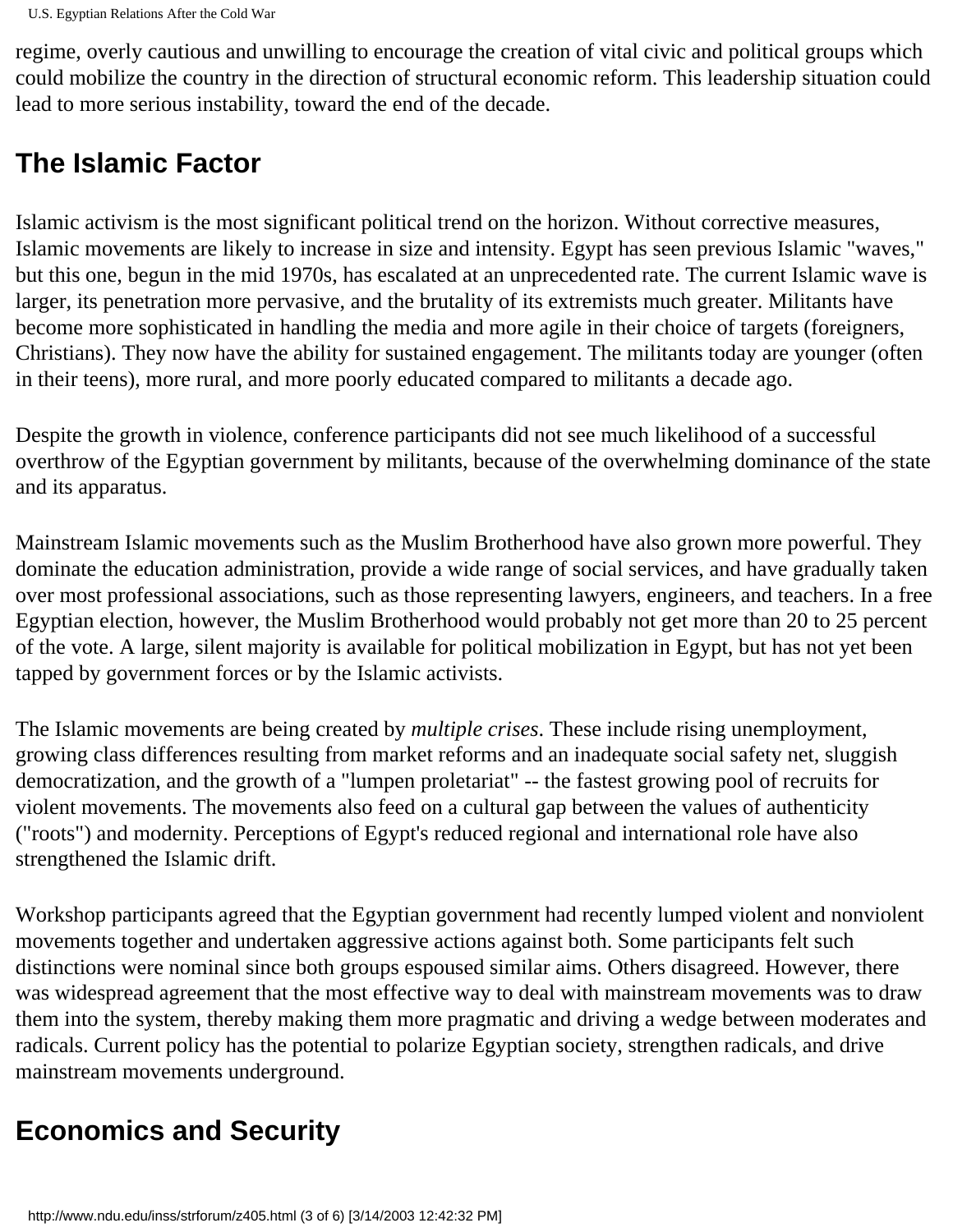Weak economic performance is at the heart of Egypt's security problem. There was widespread agreement on the problem's diagnosis and its cure, but deep skepticism on whether the patient could be induced to take the medicine.

Egypt's most pressing security problem is unemployment. It has nearly doubled from 7.5 percent in the late 1970s to 14 percent today. At least 75 percent of the unemployed are new entrants to the labor market, many with high school or university degrees. To reduce unemployment, six to seven million new jobs are needed, requiring a 5 percent increase in GDP. Real growth is not likely to exceed 3 percent.

Egypt also suffers from a mismatch of skills in the labor force. Egyptian literacy is low -- under 50 percent -- a factor that makes Egypt uncompetitive on world markets. A drastic improvement in education is needed, but funds are scarce.

Not all the news is bad, however. Egypt boasts a good performance in agriculture, increasing production 145 percent between 1979 and 1992. Even more important, Egypt has successfully reduced its fiscal deficit, its inflation, and its balance of payments deficit. However, there is too little long-term investment in private industry that could help alleviate unemployment.

All agreed that structural change was necessary. Egypt faces a cultural mind setþinherited from the Nasser era -- against private investment and market competition. More privatization, particularly in laborintensive, export-oriented industry, was recommended. The government needs to reduce its activities in economic production, which it does not do well, and increase its activities in the social service arenaþproviding more and better education, health care, and housing. In this area, it must recapture the social security net from Islamic groups.

There was some disagreement on the role of foreign aid. Some saw it as a palliative, slowing reform. Egyptian participants tended to view it not as a deterrent but as an essential cushion against political instability, which could derail reform.

#### **[Egypt] needs to reduce [government involvement] in economic production and provide "more and better education, health care and housing. ...it must recapture the social security net from Islamic groups."**

In the last analysis, continuation or intensification of structural change is a matter of political will on the part of the government. Many participants expressed doubt that the necessary will existed. Without it, however, continued unemployment and Islamic insurgency can be expected.

#### **Domestic Role of the Military**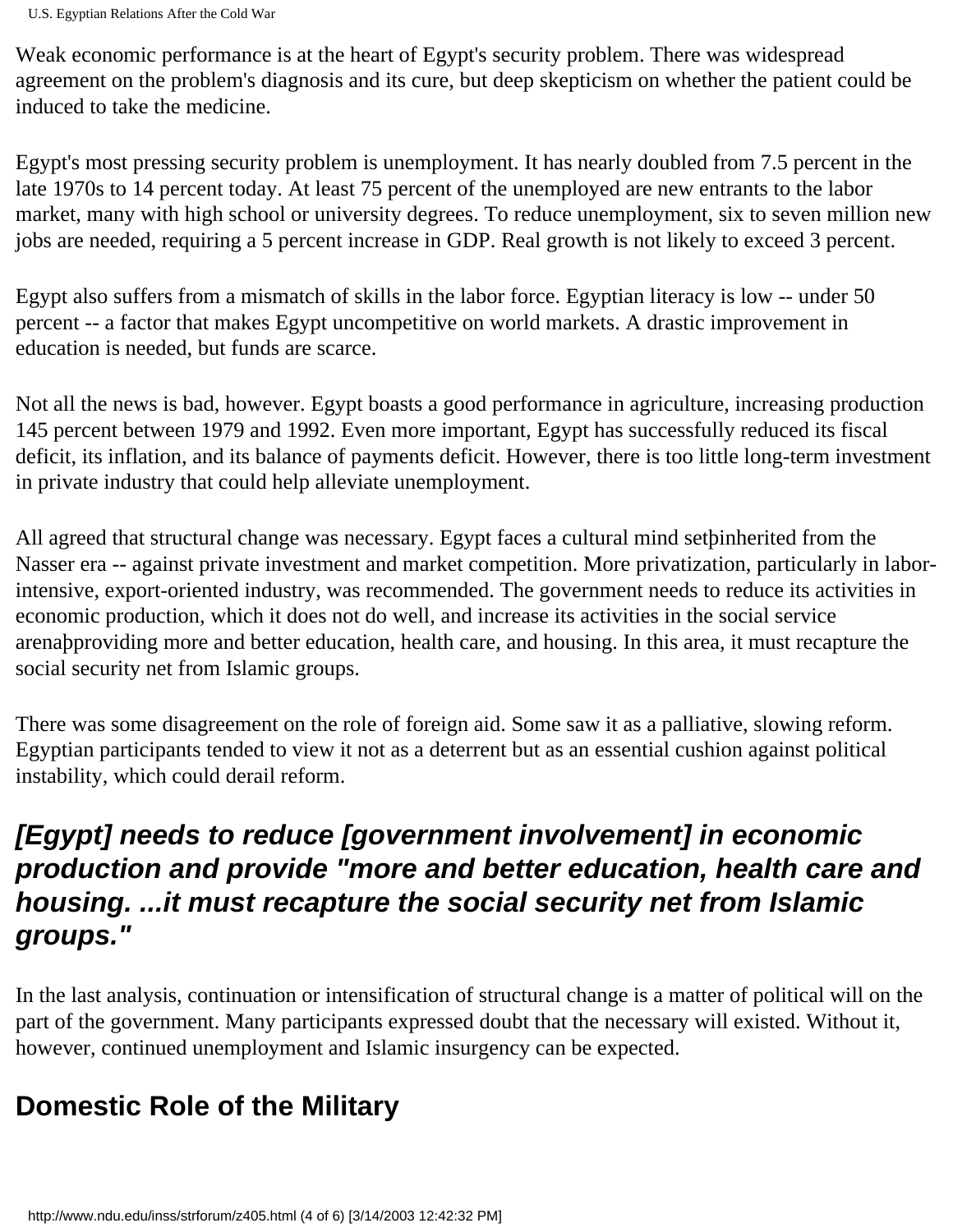The military's main domestic roleþprotection of the regime and the constitutionþis likely to continue. There is little likelihood of direct military intervention in the political system, unless there is an attempt to upset the system, particularly by radical Islamic groups. At least one participant indicated that the military would oppose an "opening of the system" if it would mean the empowerment of an Islamic regime.

There was some unease over the succession issue. President Mubarak's reluctance to appoint a vicepresident has created a climate of uncertainty. Many felt that should Mubarak depart the scene suddenly, for whatever reason, the military would be the only force capable of assuring order and would be thrust back into politics, at least temporarily. Although a constitutional arrangement exists for the assumption of the presidency by the Speaker of Parliament pending Parliament's nomination of a permanent presidential candidate, many fear that, in the absence of a vice president, a power struggle could erupt.

The Egyptian military plays a major role in the domestic economy. Such production provides the military with considerable self-sufficiency and freedom from budgetary constraints. Its income is not taxed or subject to government accountability.

Workshop participants agreed that military industry was often efficient and could be an engine of growth, but criticized its economic role for distracting from the military's security mission and expanding the bureaucracy at a time when economic reform required its reduction. Andþmore importantþthey criticized it for competing unfairly with the private sector because of its cheap, subsidized labor and exemption from taxes.

Considerable discussion revolved around the likelihood of future U.S. cuts in military aid to Egypt. Egypt receives \$1.3 billion in Foreign Military Funds and \$815 million in economic support annually. In 1995, Egypt will receive almost 39 percent of all U.S. security assistance, second only to Israel.

Several participants insisted that high levels of U.S. aid will be necessary in the future to force modernization and upgrading Egypt's equipment. Military aid will not be used to expand troop numbers or equipment stocks. Some U.S. participants cautioned that military aid was bound to be cut due to U.S. budget pressures and that Egyptians should begin now to plan for that contingency.

### **U.S.-Egyptian Relations**

U.S.-Egyptian relations have been based on different assumptions. While the U.S. worries about a collapse of the Egyptian economy and a challenge from Islamic activists, Egyptians do not feel as threatened by Islamic activities and resent the imposition of International Monetary Fund (IMF) standards without regard to domestic political backlash.

While both countries share interests in strategic territory such as the Suez Canal, the Mediterranean, and the Red Sea, they no longer share either a common threat or a common vision for the future -- a situation that could endanger their future relationship.